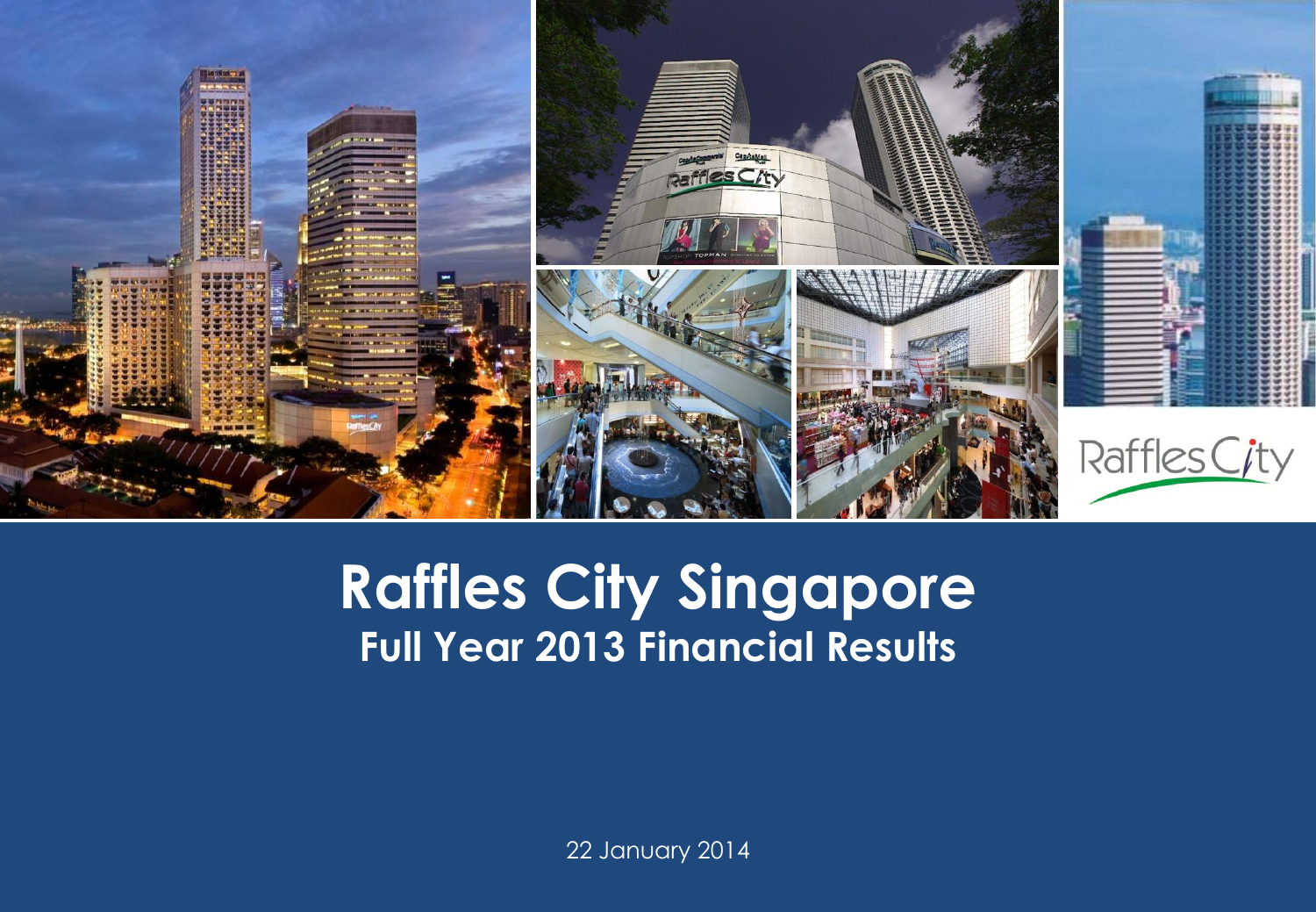### **Important Notice**

**Raffles City Singapore is jointly owned by CapitaCommercial Trust (CCT) and CapitaMall Trust (CMT) through RCS Trust, and jointly managed by CapitaCommercial Trust Management Limited (CCTML) and CapitaMall Trust Management Limited (CMTML). CCT has 60.0% interest and CMT has 40.0% interest in RCS Trust. This presentation shall be read in conjunction with the respective 2013 Full Year Unaudited Financial Statement Announcements released for CCT and CMT.**

This presentation may contain forward-looking statements. These forward-looking statements involve known and unknown risks, uncertainties and other factors that may cause the actual results, performance or achievements to be materially different from any future results, performance or achievements expressed or implied by the forward-looking statements. Forward-looking statements involve inherent risks and uncertainties. A number of factors could cause the actual results or outcomes to differ materially from those expressed in any forward-looking statement. Representative examples of these factors include (without limitation) general industry and economic conditions, interest rate trends, cost of capital and capital availability, competition from other developments or companies, shifts in expected levels of occupancy rate, property rental income, charge out collections, changes in operating expenses (including employee wages, benefits and training costs), governmental and public policy changes and the continued availability of financing in the amounts and the terms necessary to support future business. You are cautioned not to place undue reliance on these forward-looking statements, which are based on the current view of management on future events.

This presentation is for information only. No representation or warranty expressed or implied is made as to, and no reliance should be placed on, the fairness, accuracy, completeness or correctness of the information or opinions contained in this presentation. Neither CCTML or CMTML or any of their affiliates, advisers or representatives shall have any liability whatsoever (in negligence or otherwise) for any loss howsoever arising, whether directly or indirectly, from any use, reliance or distribution of this presentation or its contents or otherwise arising in connection with this presentation.

This presentation also does not constitute an invitation or offer to acquire, purchase or subscribe for units in CCT and/or CMT.

#### taCommercia Trust

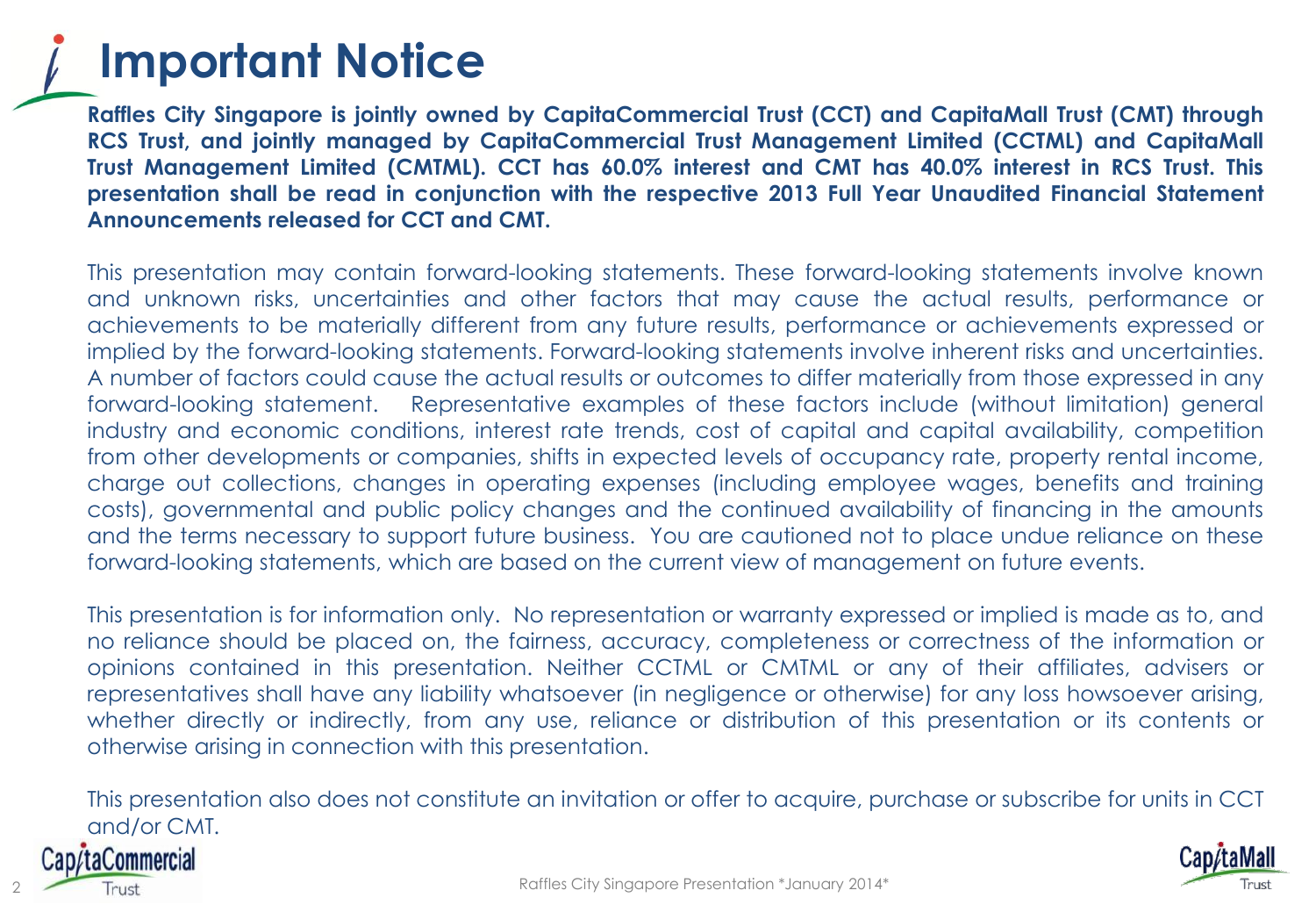## **Performance of RCS Trust - FY 2013**

|                      | CCT's 60% Interest        |               |               |       | <b>RCS Trust</b><br>100% |
|----------------------|---------------------------|---------------|---------------|-------|--------------------------|
|                      | <b>FY 2013</b><br>FY 2012 |               | Variance      |       | <b>FY 2013</b>           |
|                      | <b>SS'000</b>             | <b>SS'000</b> | <b>SS'000</b> | $\%$  | <b>S\$'000</b>           |
| <b>Gross Revenue</b> | 135,473                   | 132,556       | 2,917         | 2.2   | 225,788                  |
| - Office             | 22,435                    | 20,663        | 1,772         | 8.6   | 37,391                   |
| - Retail             | 58,908                    | 58,232        | 676           | 1.2   | 98,180                   |
| - Hotel              | 48,911                    | 48,976        | $(65)^{(1)}$  | (0.1) | 81,518                   |
| - Others             | 5,219                     | 4,685         | 534           | 11.4  | 8,699                    |

| Net Property Income   99,611   96,789 |  |  | 2,822 |  | 166,018 |
|---------------------------------------|--|--|-------|--|---------|
|---------------------------------------|--|--|-------|--|---------|

(1) The year-on-year decline in gross revenue from the hotel lease was due to the closure of some rooms for upgrading by RC Hotel and lower service charge recovered due to lower utility tariff rates secured by RCS Trust.



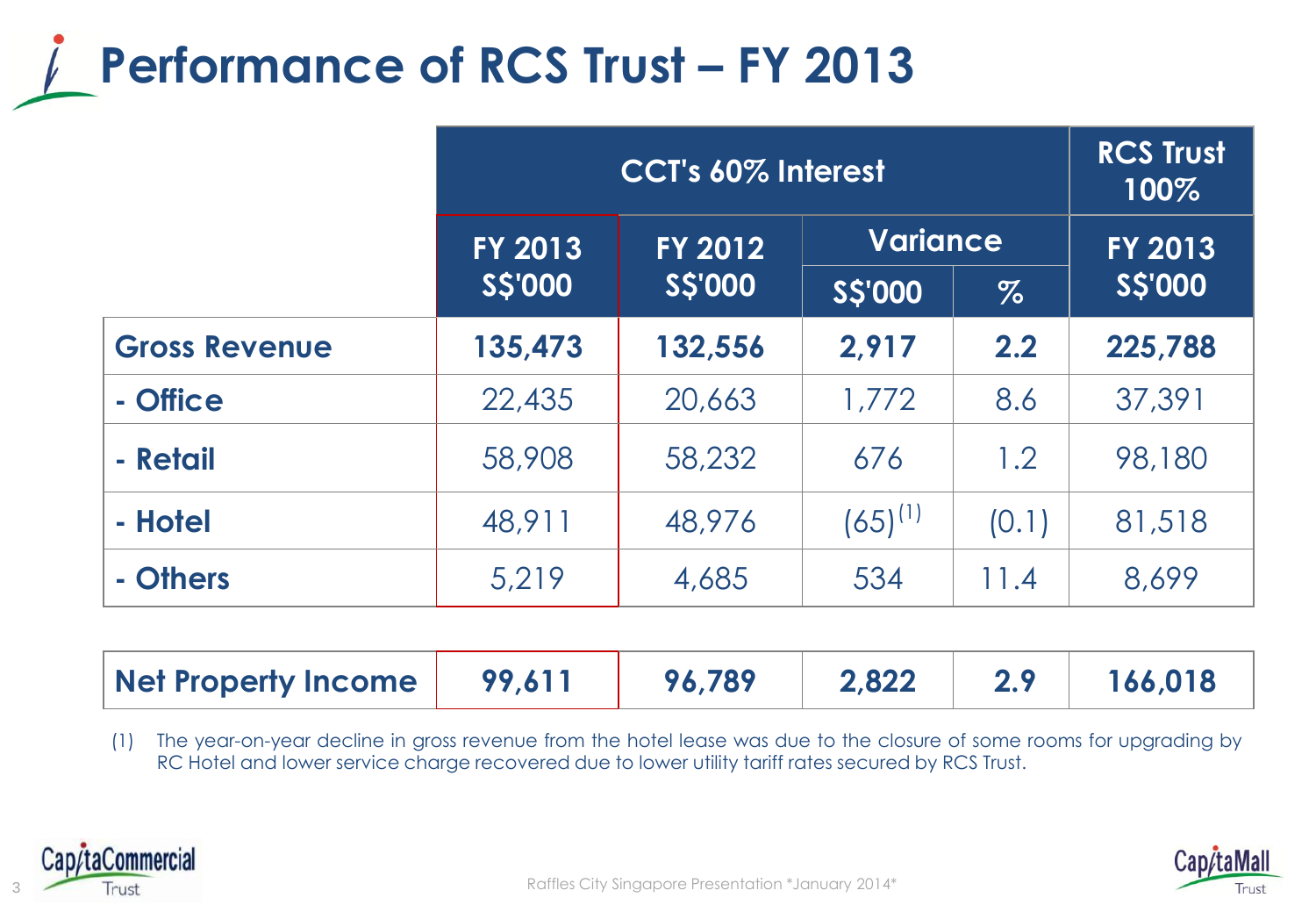

|                         | As at 31 December 2013 |
|-------------------------|------------------------|
| Net Debt / Total Assets | 33.0%                  |

|                                                          | 4Q 2013 |
|----------------------------------------------------------|---------|
| Net Operating Profit / CMBS Debt Service (1)             | 5.98x   |
| Net Operating Profit / Total Debt Service <sup>(2)</sup> | 4.80x   |

Notes:

(1) NOP / CMBS debt service – (Net property income less other borrowing cost and trust expenses) / (CMBS interest expense)

(2) NOP / Total debt service – (Net property income less other borrowing cost and trust expenses) / (CMBS and bank loan interest expenses)



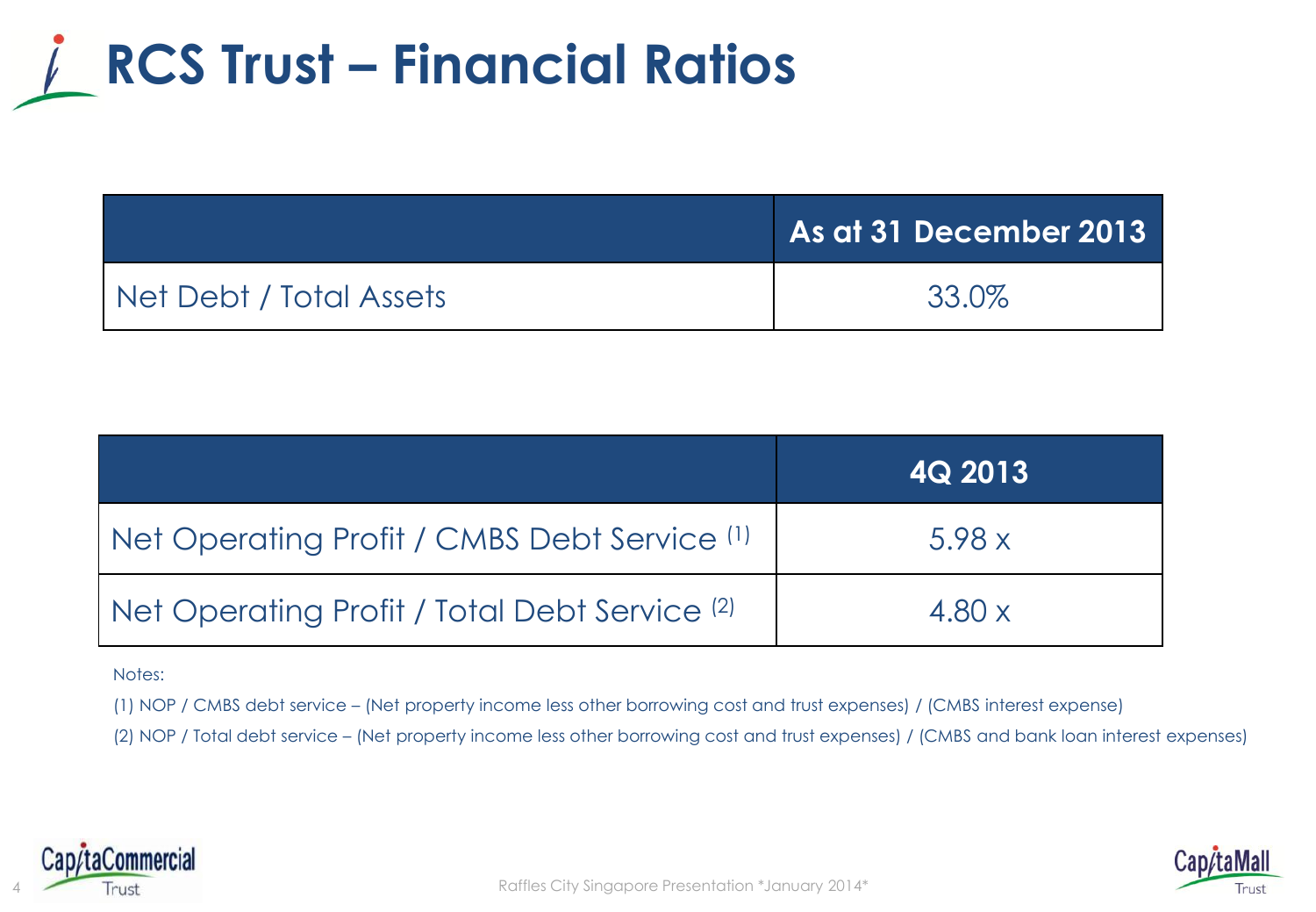## **Raffles City Singapore – Summary**

| Key Details (As at 31 December 2013) |                                                                                                                              |  |
|--------------------------------------|------------------------------------------------------------------------------------------------------------------------------|--|
| <b>Gross Floor Area</b>              | 3,449,727 sq ft (or 320,490 sq m)                                                                                            |  |
| Net Lettable Area                    | Office: 380,927 sq ft (or 35,389 sq m)<br>Retail: 420,995 sq ft (or 39,112 sq m)<br>801,922 sq ft (or 74,501 sq m)<br>Total: |  |
| Number of Tenants                    | Office: 47<br>Retail: 224<br><b>Hotels &amp; Convention Centre: 1</b><br><b>Total: 272</b>                                   |  |
| Number of Hotel Rooms                | 2,030                                                                                                                        |  |
| Carpark Lots                         | 1,045                                                                                                                        |  |
| <b>Title</b>                         | Leasehold tenure of 99 years expiring 15 July 2078                                                                           |  |
| Valuation (as at 31 Dec 2013)        | \$\$3,018 million by Knight Frank Pte. Ltd.                                                                                  |  |
| <b>Committed Occupancy</b>           | Office: 100.0%<br>Retail: 100.0%<br>Total:<br>100.0%                                                                         |  |
| Awards                               | Green Mark (Gold) Award 2013 by Building Construction Authority                                                              |  |



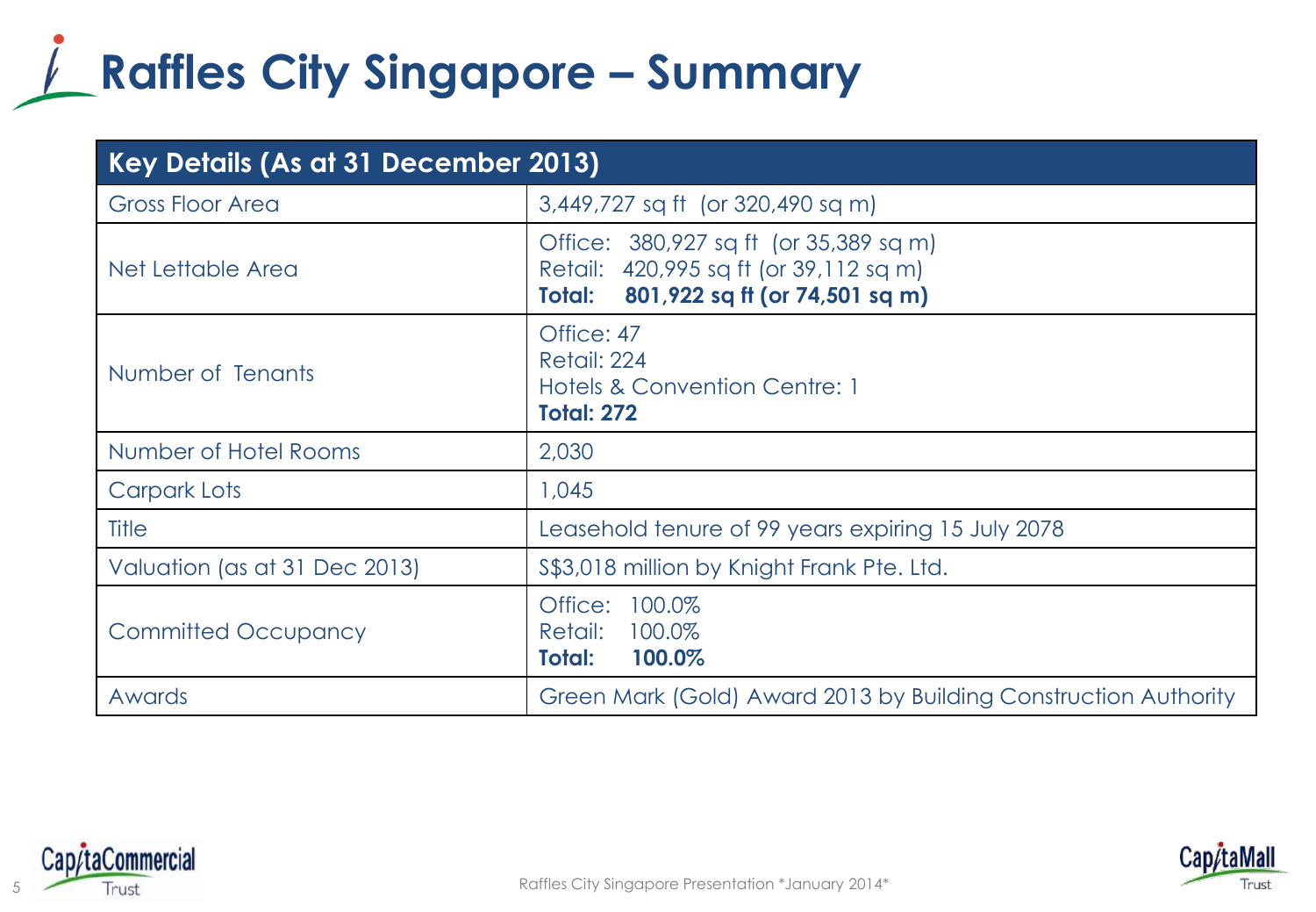## **Lease Expiry Profile – Raffles City Tower (Office)**

**Leases up for Renewal as a % of Gross Rental Income as at 31 December 2013**





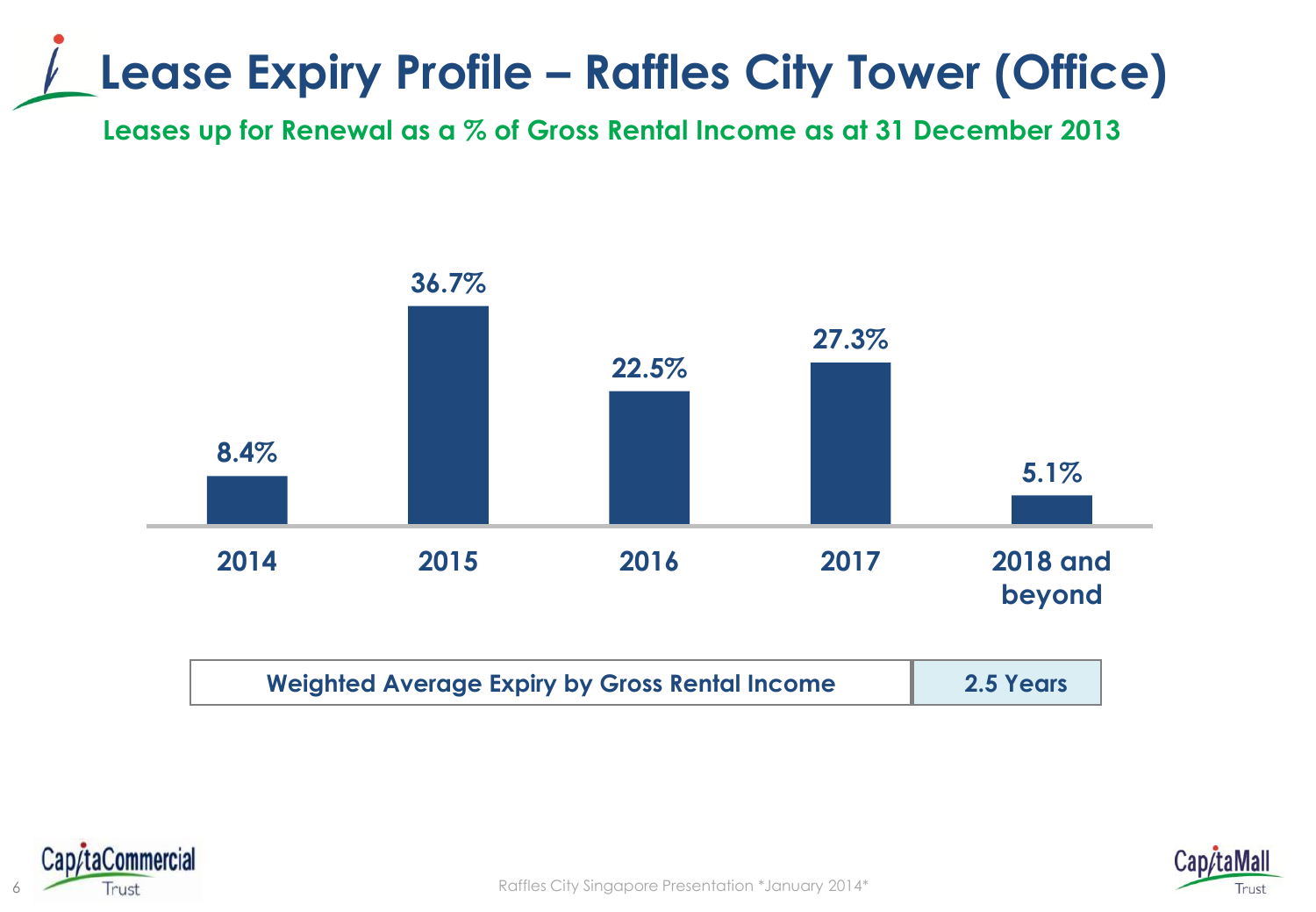## **Lease Expiry Profile – Raffles City Shopping Centre**

**Leases up for Renewal as a % of Gross Rental Income as at 31 December 2013**



| <b>Weighted Average Expiry by Gross Rental Income</b> | 1.6 Years |
|-------------------------------------------------------|-----------|
|                                                       |           |





Raffles City Singapore Presentation \*January 2014\*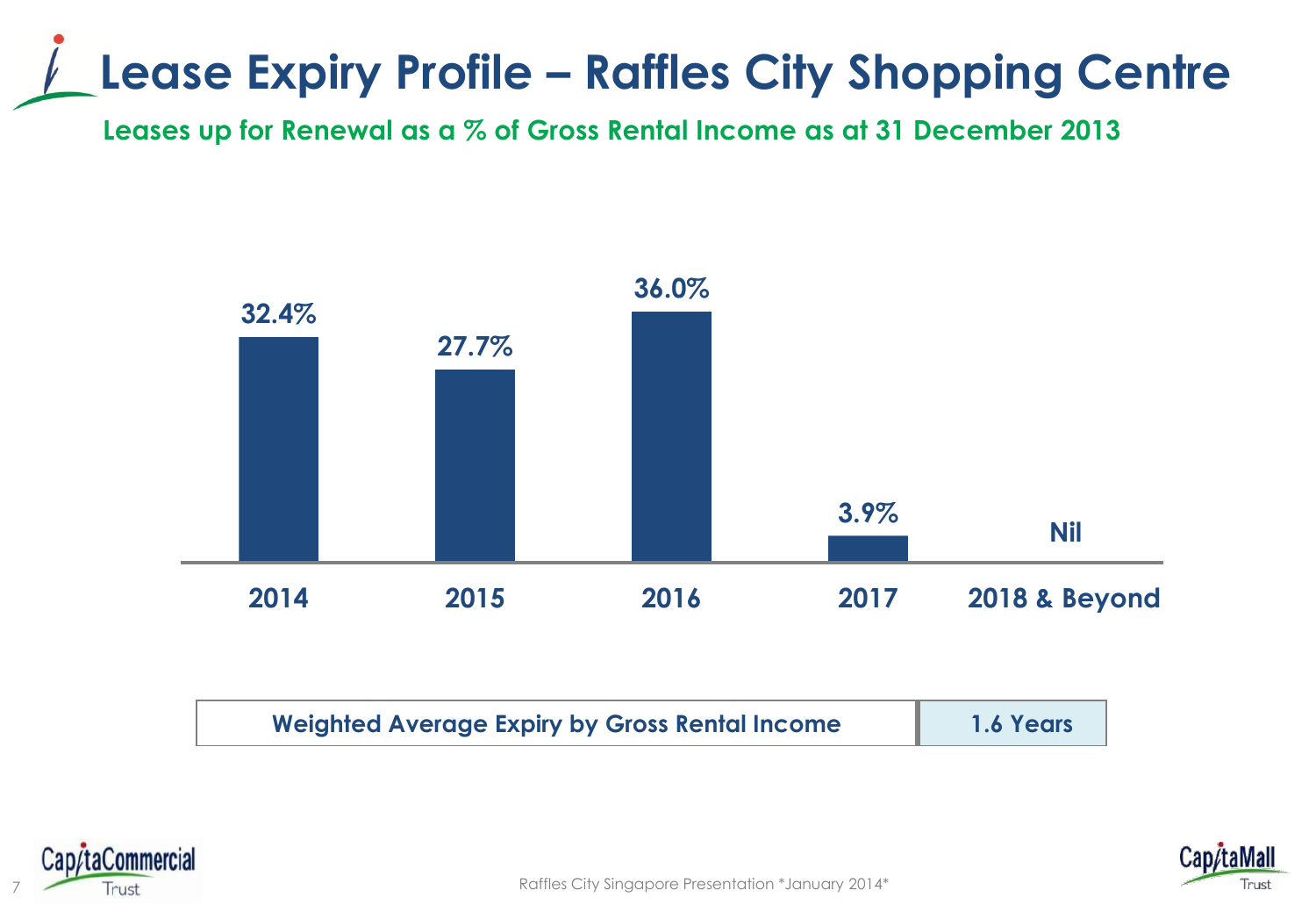## **Top 10 Tenants – Raffles City Tower (Office)**

| <b>Tenant</b>                                 | % of Gross Rental<br>Income <sup>(1)</sup> |
|-----------------------------------------------|--------------------------------------------|
| Economic Development Board                    | 25.1%                                      |
| <b>Philip Securities Pte Ltd</b>              | 12.6%                                      |
| <b>Accenture Pte Ltd</b>                      | 12.2%                                      |
| Total Trading Asia Pte. Ltd.                  | 4.6%                                       |
| AAPC Hotels Management Pte. Ltd.              | 3.8%                                       |
| Raffles International Limited                 | 2.9%                                       |
| Delegation of the European Union to Singapore | 2.5%                                       |
| Petro-Diamond Singapore (Pte) Ltd             | 2.2%                                       |
| Noonday Asset Management Asia Pte Ltd         | 2.1%                                       |
| OSIsoft Asia Pte Ltd                          | 2.1%                                       |
| <b>Top 10 Tenants</b>                         | 70.1%                                      |
| <b>Other Tenants</b>                          | 29.9%                                      |
| <b>TOTAL</b>                                  | 100.0%                                     |

(1) Based on gross rental income of existing tenants as at 31 December 2013.



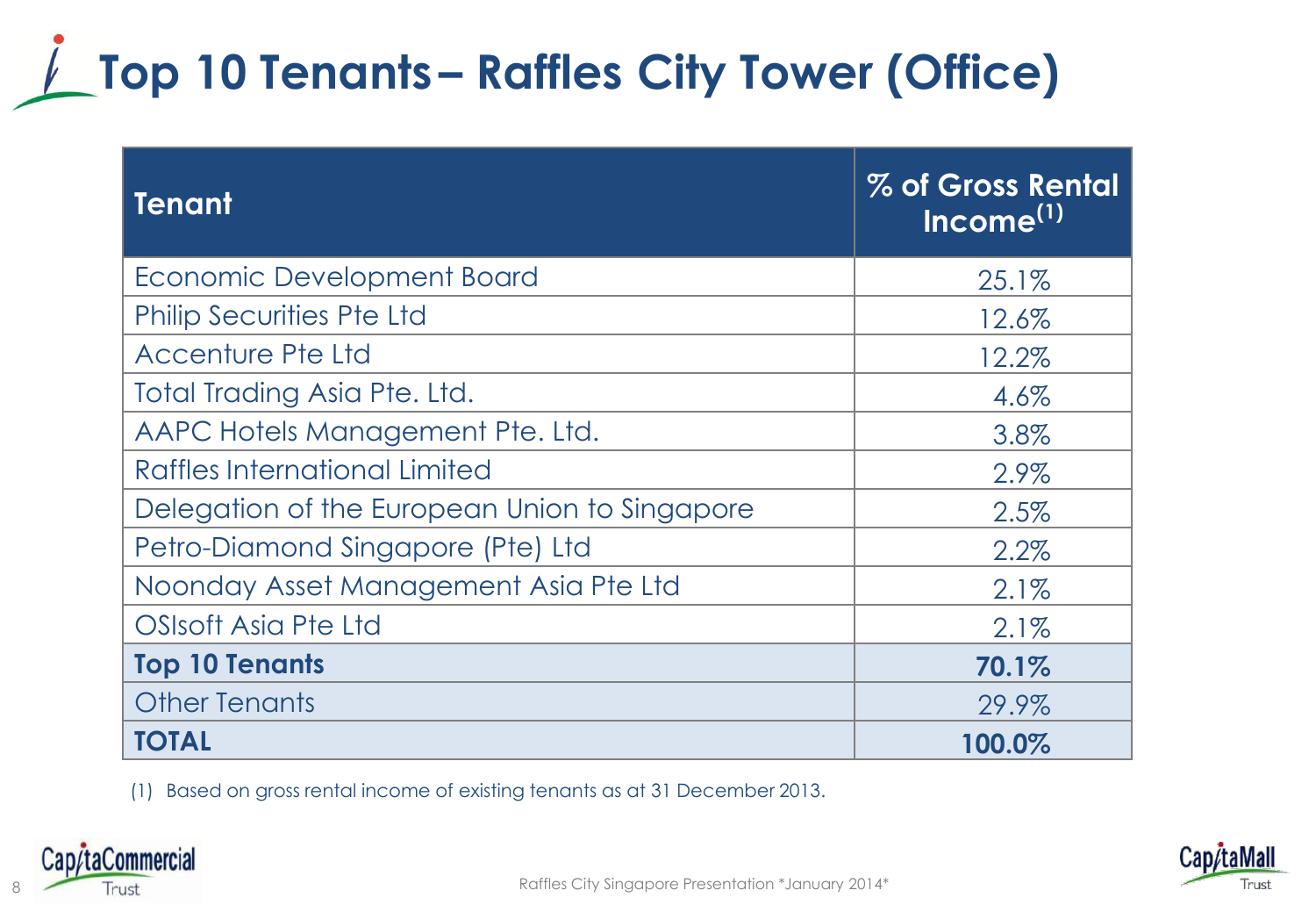## **Top 10 Tenants – Raffles City Shopping Centre**

| <b>Tenant</b>                         | % of Gross Rental<br>Income <sup>(1)</sup> |
|---------------------------------------|--------------------------------------------|
| Robinson & Co. (Singapore) Pte Ltd    | 11.0%                                      |
| Wing Tai Clothing Pte Ltd             | 4.6%                                       |
| Jay Gee Enterprises (Pte.) Ltd        | 3.6%                                       |
| TES 07 Pte. Ltd.                      | 3.0%                                       |
| <b>Auric Pacific Group Limited</b>    | 2.7%                                       |
| Spa Esprit Group Pte Ltd              | 2.6%                                       |
| <b>Esprit Retail Pte Ltd</b>          | 2.5%                                       |
| Cold Storage Singapore (1983) Pte Ltd | 2.5%                                       |
| Cortina Watch Pte Ltd                 | 2.2%                                       |
| <b>DBS Bank Ltd</b>                   | 1.9%                                       |
| <b>Top 10 Tenants</b>                 | 36.6%                                      |
| <b>Other Tenants</b>                  | 63.4%                                      |
| <b>TOTAL</b>                          | 100.0%                                     |

(1) Based on gross rental income for the month of December 2013.



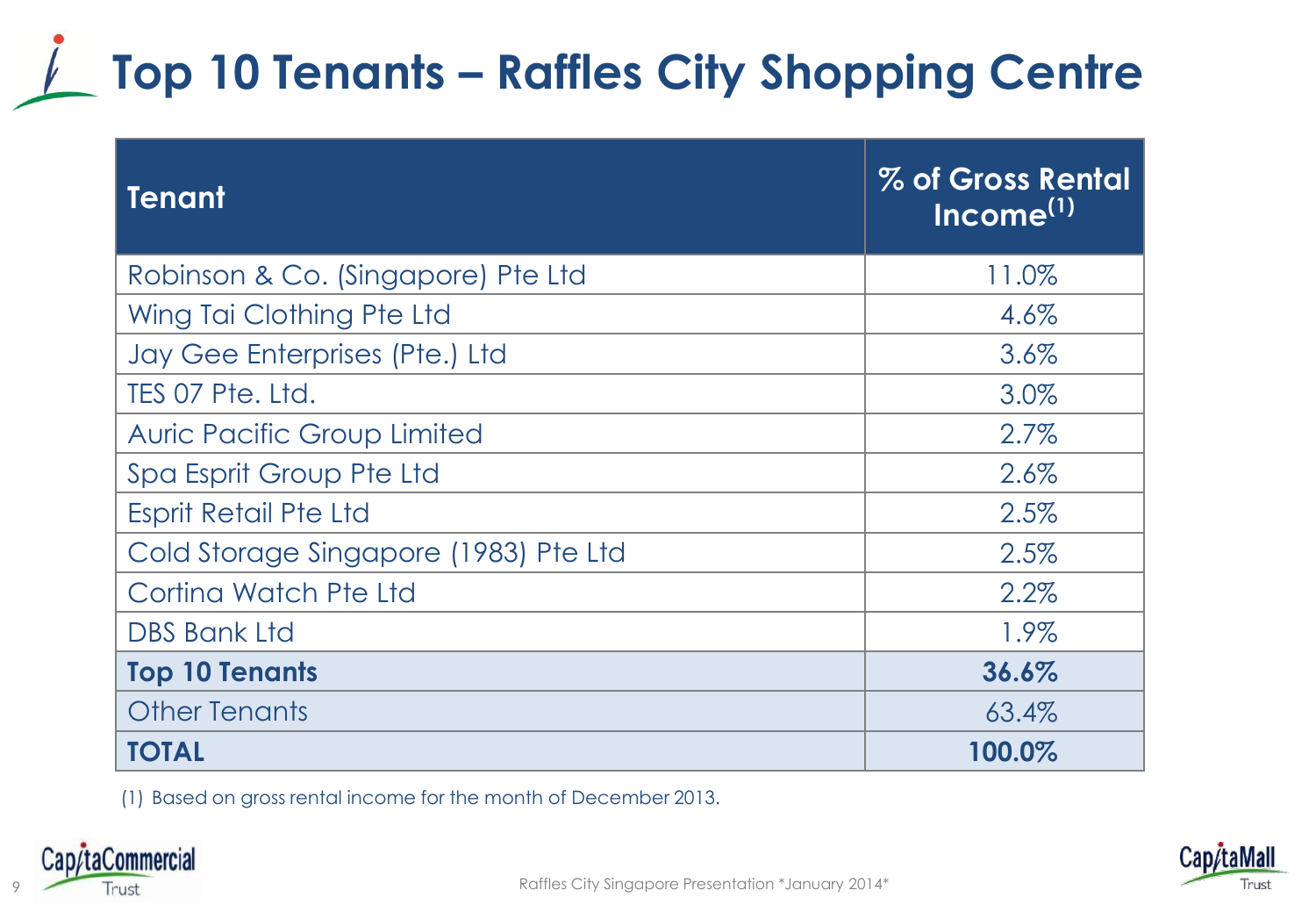## **Trade Mix – Raffles City Tower (Office)**

**Tenant Business Sector Analysis by Gross Rental Income as at 31 December 2013**





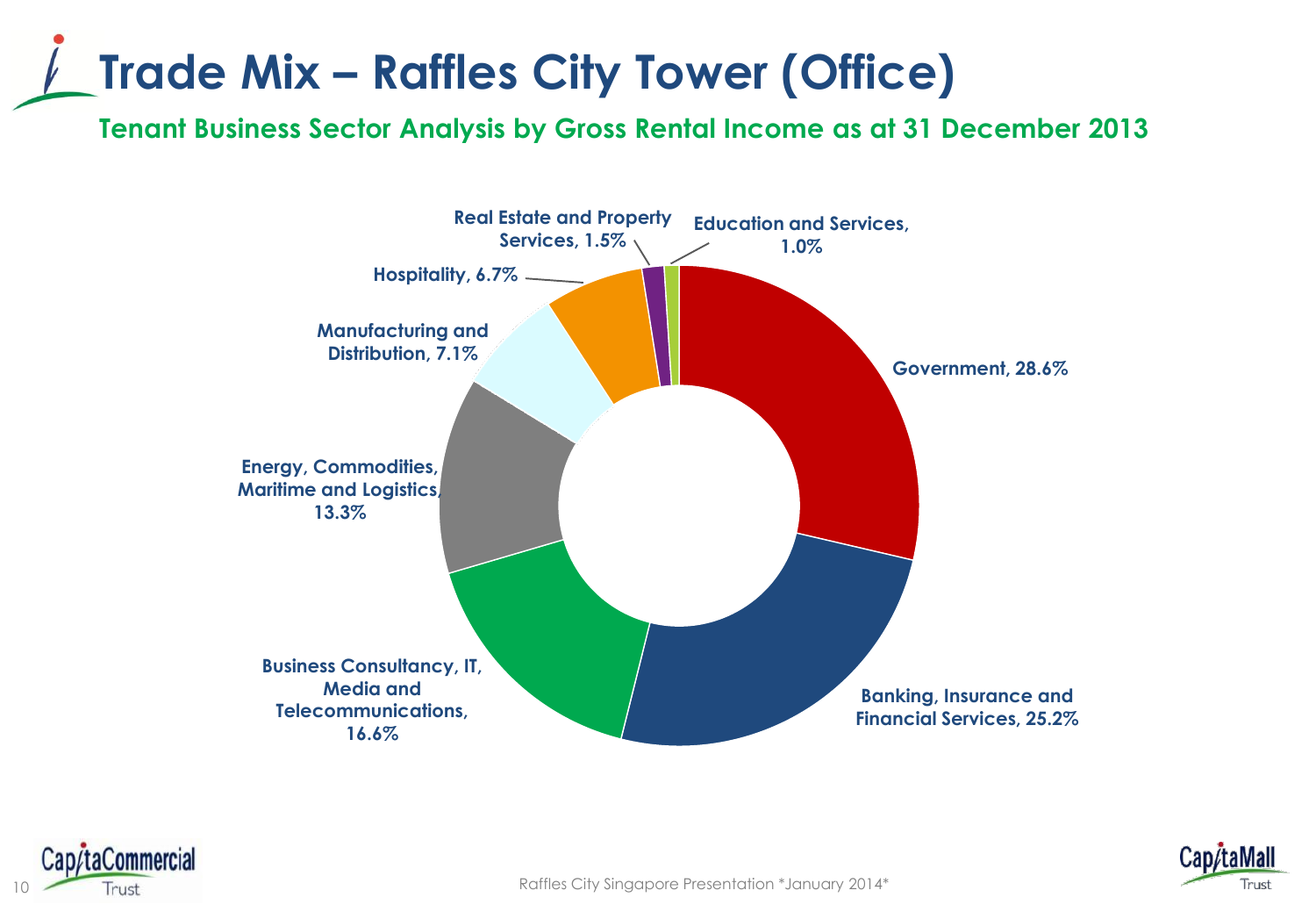## **Trade Mix – Raffles City Shopping Centre**

**Tenant Business Sector Analysis by Gross Rental Income for the Month of December 2013(1)**



- (1) Excludes gross turnover rent.
- (2) As compared to June 2013, the variance is mainly due to reclassification of some trades to 'Others Luxury' business sector.
- (3) Others include Luxury, Books & Stationery, Sporting Goods & Apparel, Electrical & Electronics, Houseware & Furnishings, Art Gallery, Music & Video, Toys & Hobbies and Information Technology.

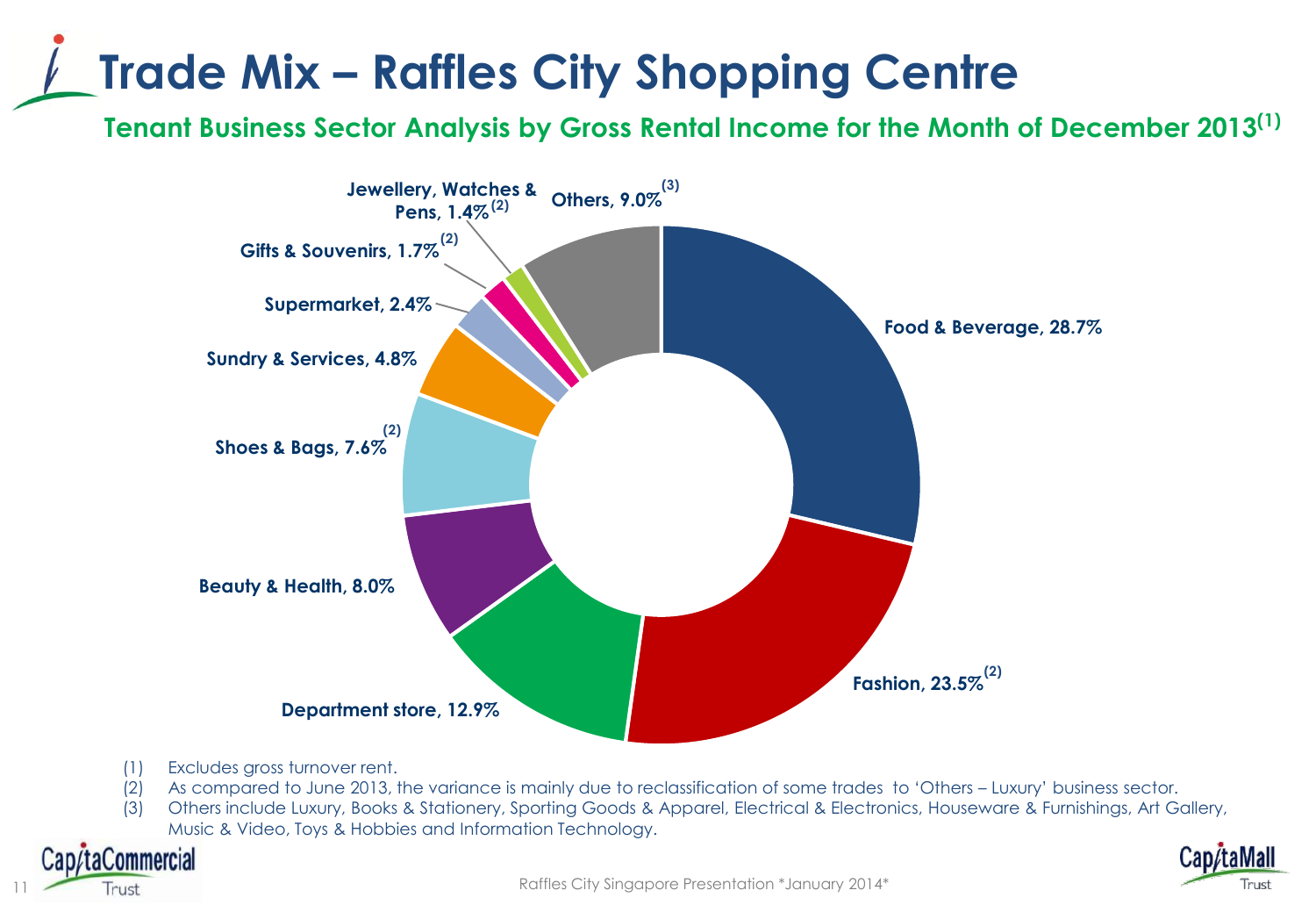## **Raffles City Tower AEI: work in progress**

#### Building is at **100% occupancy**  AEI on track to complete by 2Q 2014

#### **S\$34.7m** Asset Enhancement

**88% completed**  as at 4Q 2013

**Remaining 9 out of 35 floors** to be upgraded

**Completion of the canopy extension at the main lobby**